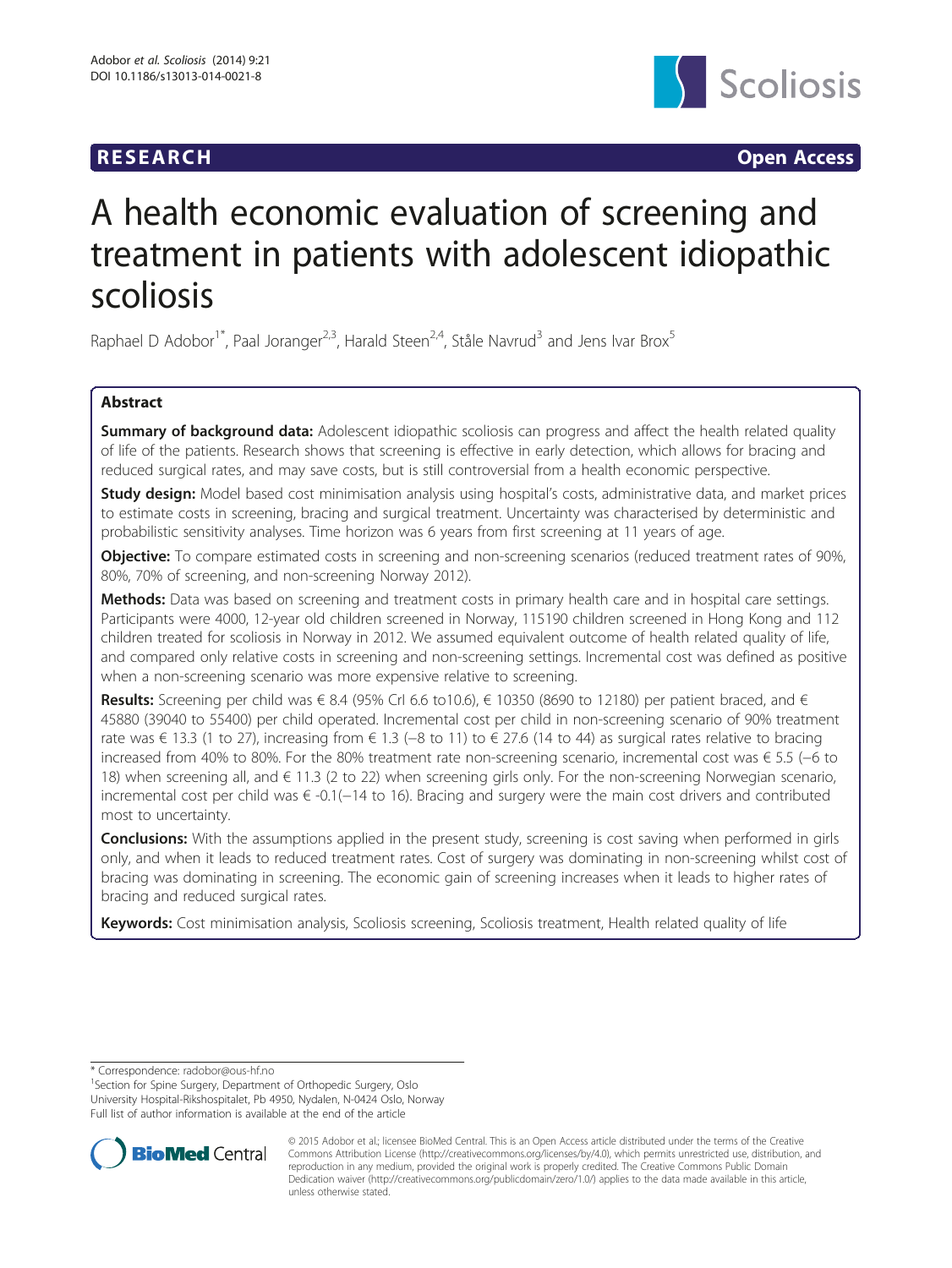## Introduction

Adolescent idiopathic scoliosis (AIS) is a complex three dimensional deformity of the spine, characterized by lateral curvature >10° and axial rotation, which affects 2-3% of otherwise healthy teenagers [[1-3\]](#page-8-0). The deformity usually progresses with rapid growth of the spine and can affect health related quality of life of the patients [\[4](#page-8-0)]. Conventional treatment options are bracing and surgery [[1](#page-8-0)-[3](#page-8-0)]. Bracing is normally recommended for progressive curves of 20-40° in immature patients to prevent progression and reduce surgery, whilst surgery is considered for curves >45°-50° to stop progression and correct the deformity [[1\]](#page-8-0). In patients with AIS, only a minority have progressive curves requiring treatment [[5](#page-8-0)], and 90% of those treated are girls [\[6](#page-8-0),[7\]](#page-8-0). Treatment outcomes are usually measured by radiographic changes of the curves, but increasingly also by changes in health related quality of life. Early detection by screening allows for monitoring curve progression, and timely initiation of bracing. A recent randomised study found bracing to reduce curves which progress to the threshold of surgery [\[5](#page-8-0)].

Screening is controversial and practices vary worldwide [[8-10\]](#page-8-0). Opponents cite mainly increased costs and lack of effectiveness of the programs. Some previous studies have supported whilst others have discouraged screening [\[11](#page-9-0),[12\]](#page-9-0). The United States Preventive Services Task Force neither supported nor opposed screening in 1993 [[12,13](#page-9-0)], but recommended against routine screening in 2004 [\[14\]](#page-9-0). Discontinuation of screening programs has led to late detection and high rates of surgeries in various countries [\[15-17\]](#page-9-0). Currently, most international scoliosis and child health societies support and recommend screening [[18](#page-9-0)]. The Scoliosis Research Society's International task force recently reported even before the BRAIST study [[5](#page-8-0)] was published, that screening was effective in technical, clinical, program, and treatment efficacy, but could not make a statement on cost effectiveness due to lack of studies evaluating costs and health economic analyses [\[19\]](#page-9-0).

Reviews and long-term studies suggest that health related quality of life of patients treated with brace or surgery are not different [[1](#page-8-0),[2,6](#page-8-0)]. The aim of the present study was therefore to perform a cost minimization analysis (CMA) comparing only costs in screening and non-screening settings, while assuming equal long term health related quality of life of patients whose scoliosis are detected through screening or without.

## Methods

We used a model approach to compare costs in screening with non-screening scenarios. The main mathematical equation on which the model was based is shown in Additional file [1.](#page-8-0) Input model parameters were collected from screening and hospital care. Screening in Norway was performed once in 12-year old children, and did not detect patients suitable for bracing [[20\]](#page-9-0). We assumed similar epidemiology and natural history of AIS in Hong Kong and Norway, and used suitable data from a large population-based cohort longitudinal screening study by Lee et al. from Hong Kong in 2010 as model input for screening [\[21](#page-9-0)]. In this study, 115190 children were screened: 3158 received X-rays, 59 had out-patient visits for further assessment only, 264 were braced, 10 had surgery, and 29 had both brace and surgery (85% brace and 15% surgery). The percent treated in Hong Kong was thus 2.63 per 1000 children.

Screening is no longer performed in Norway. According to administrative data from the three scoliosis clinics in Norway, 122 adolescents were treated for scoliosis in 2012, of which 51(42%) were braced and 71(58%) had surgery, with about 10% of them having both brace and surgery. These 122 children, aged 11 to 17 is the number of patients out of the cohort of 63421 children who were the target group for scoliosis treatment in Norway for that year. Thus, the percent of children treated in Norway in 2012 was 1.92 per 1000 children.

Model input for the non-screening scenarios were based on Norwegian data when available. Otherwise, inputs were estimated from the Hong Kong data.

## Study perspective in relation to costs

We used a health sector budget perspective focusing on the costs related to orthopaedic treatment in hospital care [[22](#page-9-0)], and in addition, we included costs for the society due to transportation and parents' opportunity cost of time during treatment of their children.

## Strategies being compared

Screening for scoliosis may lead to over-referrals to X-rays and outpatient evaluations, increased rates of bracing, but reduced surgical rates compared to settings when children are not screened [\[23,24\]](#page-9-0). In non-screening settings, many children are diagnosed late when they are matured, with curves not suitable for bracing [\[15-17,23\]](#page-9-0). We therefore assumed that reduced numbers of children are treated for scoliosis in non-screening settings and estimated reduced treatment rates of 90%, 80%, and 70%, respectively of those treated in screening by Lee et al. We compared costs in these reduced treatment rates to costs in the screening setting in Hong Kong. Treatment in this context includes the percentage of children who have X-rays for diagnosis, those treated with brace or surgery, and those who have further follow-ups. The estimated treatment rate of non-screening in Norway 2012 was 73% of that in Hong Kong. We also compared costs in non-screening scenario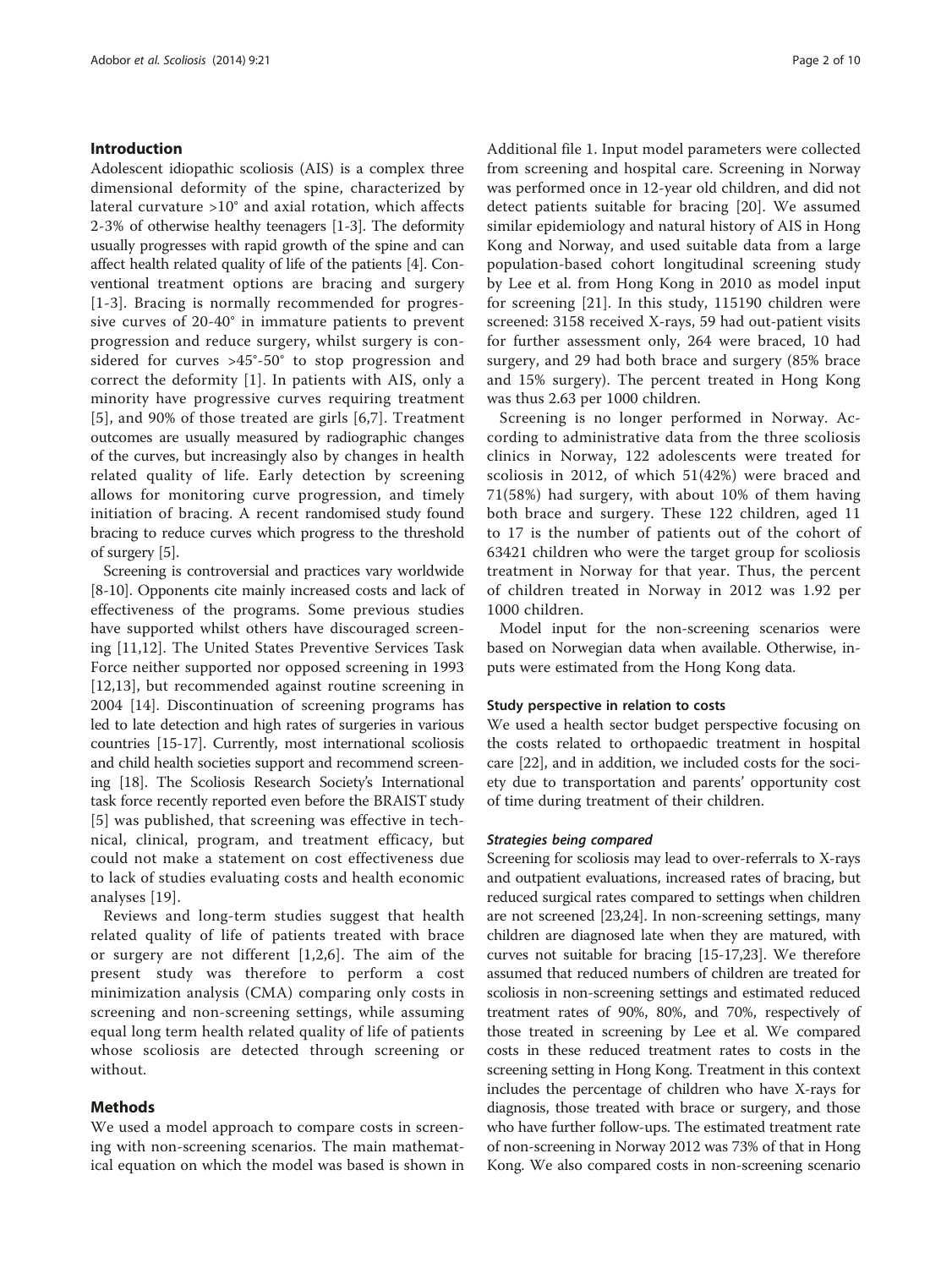in Norway 2012 with the costs in the screening setting in Hong Kong. Since AIS is more prevalent in girls, and 90% of those treated for AIS are girls [[5,6](#page-8-0)], we performed separate analyses in girls.

In all non-screening scenarios, we simulated different distribution rates of brace and surgery based on the available non-screening data from Norway (58% surgery and 42% brace), since this is the only available data on the distribution of brace and surgery in a non-screening setting. We used data from Hong Kong to estimate the frequency of X-ray examination and referrals since non-screening Norwegian data was not available (see Additional file [1\)](#page-8-0). Based on this study, we estimated that about 15% of children required referrals to X-ray and to specialist's examinations. In all non-screening scenarios, these rates were adjusted accordingly.

Incremental cost was defined as the cost of treatment in a non-screening scenario minus the cost of treatment and cost incurred in conducting the screening. A positive incremental cost therefore implies that screening is more cost saving compared to the nonscreening scenario. How incremental cost changes by varying the ratio of bracing to surgery was estimated for all the non-screening scenarios. The probability of the incremental cost being positive was estimated for all cases.

## Time horizon for cost estimations, discount rate

The time horizon for estimating costs was six years from the first screening at 11 years of age. We assumed two screenings per child, based on the recommendations of the Scoliosis Research Society [\[18](#page-9-0)] at the age of 11 and 13 years, and anticipated that 60% of the scoliosis cases were detected at the first screening and the rest at the second. We based our assumption on the knowledge of age and gender- specific prevalence of scoliosis, as well as the length of time between detection and treatment. Since screening tests are not fully accurate, it has also been suggested that scoliosis screening programs should be planned as a continuous process and not just a once and for all project as there is a possibility of missing out on some cases if screening is performed only once. For the non-screening scenarios we also assumed a dispersion of the expected cost (bracing and surgery) of 10%, 15%, 20%, 20%, 15% 10%, and 10% for each age group from 11 to 17 respectively. The literature is scarce with regards to the true dispersion of expected costs in scoliosis treatment, but shows a peak of treatment around 13–14 years of age. We therefore assumed 25% expected costs before, and 35% after the peak years [\[2,5,6](#page-8-0)[,25](#page-9-0)]. When aggregating costs over time, we used an annual social discount rate of 4% (as recommended by the Norwegian Directorate of Health [[26\]](#page-9-0)) to calculate the present value of costs. The social discount rate is an

interest rate used to bring future value into the present when considering the time value of money [\[22](#page-9-0)].

#### Estimating costs and resources

We used hospital's costs and administrative data, and market prices to estimate the cost of screening, bracing and surgery.

## **Screening**

Screening was performed once in 4000 twelve year old children as part of a vaccine and physical examination program from autumn 2006 to spring 2007 [[20](#page-9-0)]. Community nurses and physical therapists performed the screening. All activities directly involved in the screening and follow-up of patients were identified, measured, and costs estimated (Table [1](#page-3-0)).

#### Bracing and surgery

We estimated the costs of bracing and surgery based on data from hospital records. For bracing, we estimated the costs of the brace equipment, transportation, radiographic and clinical examinations during the period of brace wear, 3 days hospital hotel services for the child and one parent during brace fitting. Additionally, the costs of reimbursements for wear and tear of clothing and beddings from the National Insurance Scheme were included. For surgery, we estimated the costs of implants, salaries of the staff at the theatre, intensive care, intermediate postoperative care, regular ward costs, and costs of re-operations (Table [1](#page-3-0)).

Surgery was usually performed using either a hybrid construct with an average of 5 pedicle screws, 8 hooks, and 5 to 6 sublaminar wires or an all pedicle-screw construct using 15 to 17 pedicle screws. Two surgeons usually performed the surgery using an estimated average time of 180 minutes. One anesthesiologist, one anesthesiology nurse and two scrub nurses assisted them working on average for 300 minutes. After surgery, patients stayed in hospital for an average of 10 days. No braces were used postoperatively. During the first postoperative year, patients had two follow-up consultations. In addition, costs of radiological examinations, outpatient visits for follow-ups, transportation, and costs of complications and re-operations during the first year were measured.

With the public universal healthcare system in Norway, there are no hospital fees for parents when children are braced or surgically treated. Cost per hour for different health professionals was estimated by adding social costs of employment (pension, insurance, sick-leave, and training) and overhead to the salary (inclusive income tax). The salary and social costs for hospital staff were estimated using the mean salary at the Oslo University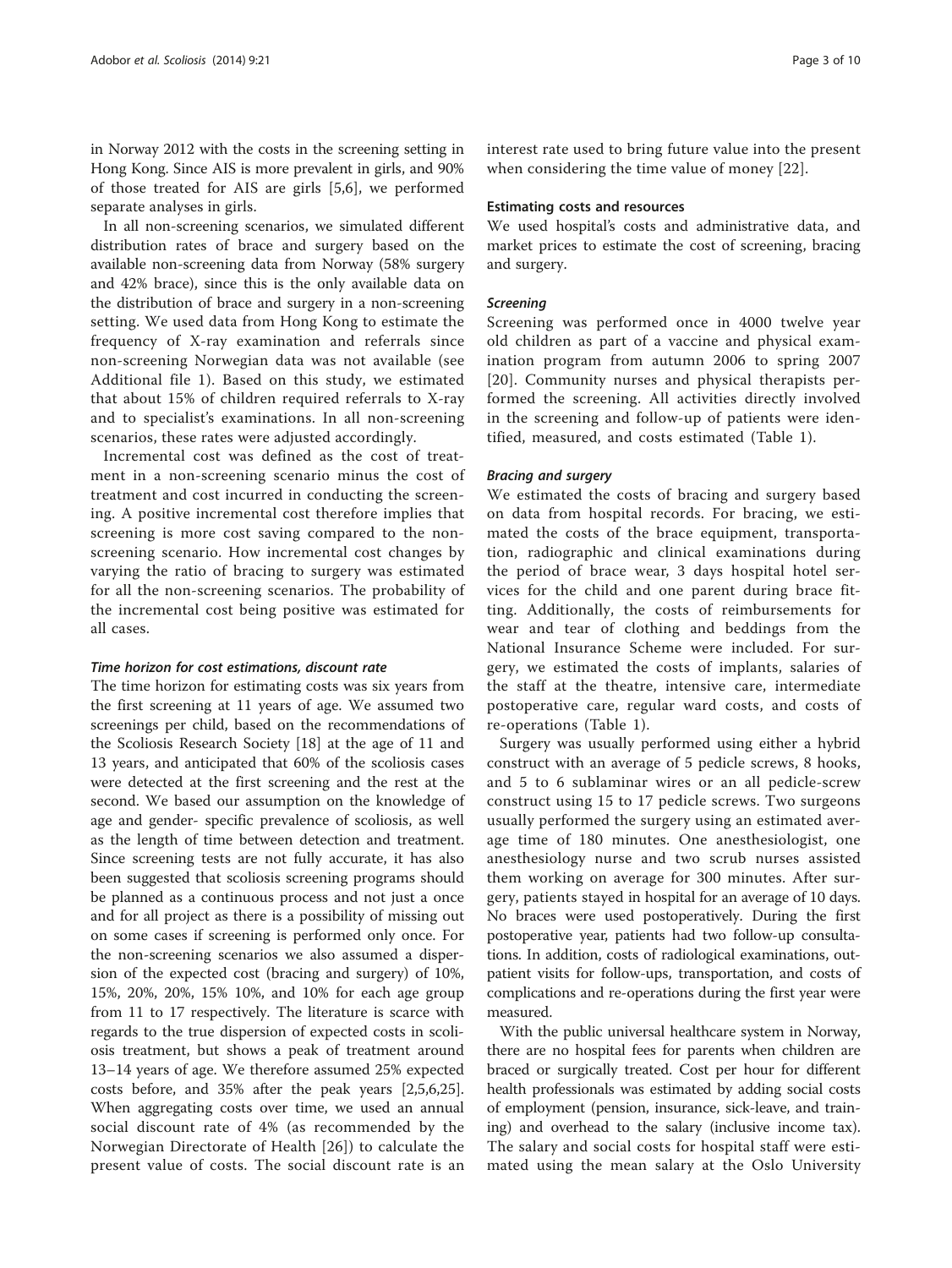| No.            | <b>Variables</b>                                          | Unit cost<br>(€) | Range<br>$(\pm\%)$ , cost | <b>Units</b>   | Range<br>$(\pm\%)$ , units |
|----------------|-----------------------------------------------------------|------------------|---------------------------|----------------|----------------------------|
|                | Screening                                                 |                  |                           |                |                            |
| 1              | Examiners (minutes)                                       | 47               | 20                        | 9              | 20                         |
| $\overline{2}$ | Materials and supplies                                    | 0.03             | 20                        |                |                            |
| 3              | Scoliometer                                               | 1.4              | 20                        |                |                            |
|                | For confirmation of scoliosis                             |                  |                           |                |                            |
| 4              | Transportation to X-ray exam                              | 22               | 50                        |                |                            |
| 5              | Radiographs                                               | 63               | 30                        |                |                            |
|                | For confirmed scoliosis >20°                              |                  |                           |                |                            |
| 6              | Transport to specialist evaluation                        | 182              | 50                        |                |                            |
| 7              | Specialist evaluation                                     | 62               | 30                        |                |                            |
| 8              | Radiographs                                               | 128              | 30                        |                |                            |
|                | <b>Brace treatment</b>                                    |                  |                           |                |                            |
| 9              | Boston brace                                              | 3020             | 20                        | 1.5            | 30                         |
| 10             | Reimbursement for wear and tear of clothes and linen/year | 725              | 20                        | $\overline{2}$ | 20                         |
| 11             | Hospital hotel, days (child and 1 parent)                 | 212              | 30                        | 3              | 30                         |
| 12             | Out-patient consultations                                 | 62               | 30                        | $\overline{4}$ | 20                         |
| 13             | Physical therapy                                          | 55               | 30                        | 1              | 20                         |
| 14             | Radiographs                                               | 128              | 30                        | $\overline{4}$ | 20                         |
| 15             | Time used by one parent (days)                            | 289              | 30                        | $\overline{4}$ | 30                         |
| 16             | Transportation                                            | 137              | 50                        | $\overline{4}$ | 50                         |
|                | Surgery                                                   |                  |                           |                |                            |
| 17             | Implants/utilities (per operation)                        | 9390             | 20                        |                |                            |
| 18             | Out patients consultations                                | 62               | 30                        | 4.5            | 10                         |
| 19             | Surgeons (hours)*                                         | 118              | 30                        | 6              | 20                         |
| 20             | Anesthesiologists (hours)                                 | 118              | 30                        | 5              | 20                         |
| 21             | Anesthesiologist nurse (hours)                            | 71               | 30                        | 5              | 20                         |
| 22             | Scrub nurses (hours)*                                     | 71               | 30                        | 10             | 20                         |
| 23             | Intensive care (days)                                     | 4190             | 30                        | $\mathbf{1}$   |                            |
| 24             | Postoperative care unit (per day)                         | 1872             | 30                        | $\overline{2}$ | 25                         |
| 25             | Regular ward (days)                                       | 1541             | 30                        | 8              | 25                         |
| 26             | Physical therapy                                          | 55               | 30                        | 10             | 20                         |
| 27             | Radiology examination                                     | 160              | 30                        | 6              | 20                         |
| 28             | Time used by one parent (days)                            | 289              | 30                        | 15             | 30                         |
| 29             | Taxi from home to school after treatment (days)           | 63               | 50                        | 10             | 50                         |
| 30             | Transportation (days)                                     | 104              | 50                        | 6              | 30                         |
| 31             | Transportation home after surgery                         | 508              | 50                        |                |                            |

<span id="page-3-0"></span>Table 1 Resource unit used, cost (€) per unit, number of units and the uncertainty interval used for the cost estimation in the probabilistic sensitivity analysis (PSA)

\*Two surgeons and two scrub nurses were involved in each surgery.

All items in each category of interventions were identified, measured, and costs estimated. Percentage of uncertainty was estimated for each item.

The percentages of the uncertainty of the PSA's are also given.

Hospital and the estimates of the overhead costs were based on data from the Norwegian Central Bureau of Statistics [\[27](#page-9-0)]. Salary and social costs of public health nurses were based on data from the Norwegian Nurses organization, and local community administrations.

## Currency, price date and conversion

All prices and costs were converted from 2006 to 2012 NOK (Norwegian kroner) by using an inflation rate of 3.21% per year based on the yearly rate of change of one unit value within the Diagnosis-Related Group (DRG)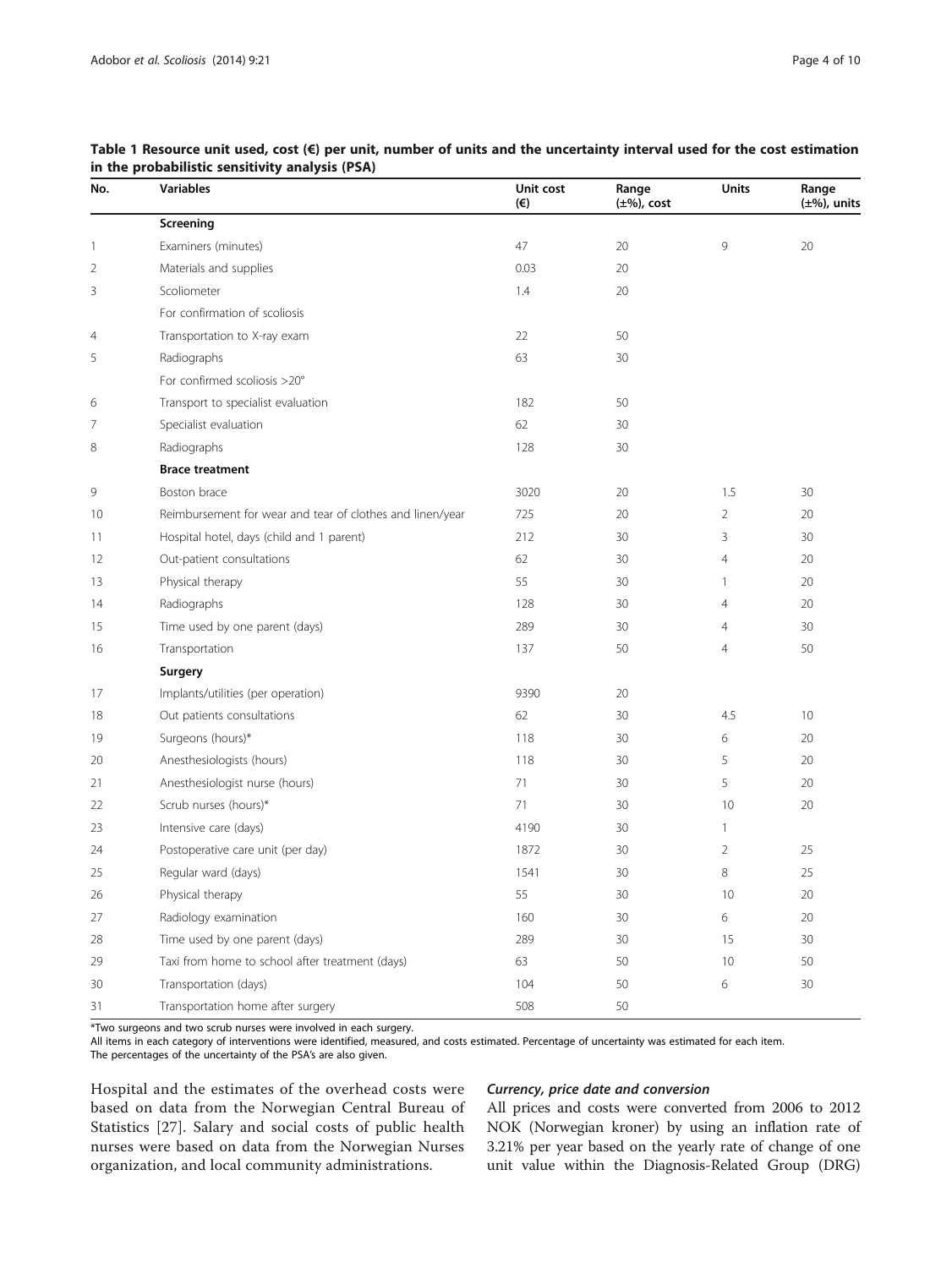System in Norway. The exchange rate used was 8 NOK =1 $\in$  (Euro).

## Statistical analysis

Values are given as numbers, percentages, means and mean differences. Results are presented with a 95% credibility interval (CrI), which show the 2.5th and 97.5th percentile of the outcome distribution. The uncertainty of input variables was assessed by one-way and multiway sensitivity analyses. Parametric uncertainty was analyzed by probabilistic sensitivity analysis (PSA), where all uncertainties in the relevant parameters were accounted for simultaneously [[22,28\]](#page-9-0). The PSA was used to analyse the distribution of incremental cost estimations in all scenarios (100000 interactions) and to estimate the CrI for total incremental costs, which forms the basis for the Tornado diagram in Figure 1. In the PSA, we used gamma distributions for estimation of unit costs, beta distributions for the number of hours used and their probabilities. Poisson distributions were used for the number of children treated.

The screening study was approved by the Regional Ethical Committee for Medical Research in Norway.

## Results

## Cost estimations

For all the relevant scenarios, the total estimated costs were  $\in$  8.4 (95% CrI 6.6 to 10.6) per child screened,  $\in$ 10350 (8690 to 12180) per patient braced, and € 45880 (38040 to 55400) per surgery (re-operations included). The average time used to screen a child was 9 minutes (Table [1\)](#page-3-0).

## Incremental costs and outcomes

The incremental cost per child in a non-screening scenario of 90% treatment rate compared with screening was  $\epsilon$  13.3 (1 to 27). The probability of the incremental cost being positive was 99%. In the 80% treatment rate

non-screening scenario, incremental cost was  $\epsilon$  5.5 (−6 to 18) with the probability of the incremental cost being positive was 82%. When comparing nonscreening scenarios to screening for girls only: the incremental cost was  $\epsilon$  11.3 (2 to 22) for the 80% treatment rate scenario and € 4.3 (−4 to 14) for the 70% treatment rate scenario. The probability of the incremental cost being positive was 99% and 82%, respectively. The incremental cost per child in the non-screening Norwegian scenario compared with screening was  $∈$  0.1 (-14 to 16), and the probability of the costs being positive was 50% (Table [2](#page-5-0)).

Comparing the undiscounted cost per child in the 80% treatment rate non-screening scenario, to screening, the cost of bracing per child of  $\epsilon$  26.0 (21 to 33) was dominating in the screening scenario, whilst the cost of surgery per child of  $\epsilon$  60.2 (48 to 75) was dominating in the nonscreened scenario.

Incremental cost in the non-screening 90% treatment rate scenario varied from  $\epsilon$  -6.3 (-13 to 3) to  $\epsilon$  27.6 (14-42) as the percentage of surgery increased from 30% to 80%. For the 80% treatment rate scenario with 30% surgery, and 70% bracing, incremental cost was  $\epsilon$  -11.0 (−19 to −3) favouring non-screening. With 80% surgery, and 20% bracing, incremental cost was  $\epsilon$  18.2 (6 to 33) favouring screening (Table [3](#page-5-0)).

## Characterizing uncertainty

The expected incremental cost estimates are shown in Figure [2](#page-6-0). In the 90% treatment rate non-screening scenario, the probability of a positive incremental cost was close to 100%. Results comparing non-screening scenarios to screening in girls are shown in Figure [3](#page-6-0). Uncertainty is also illustrated in the tornado diagram for the non-screening scenario of 80% treatment rate. The most important contributor to uncertainty was the percent braced, followed by the probability of being reoperated (Figure 1).

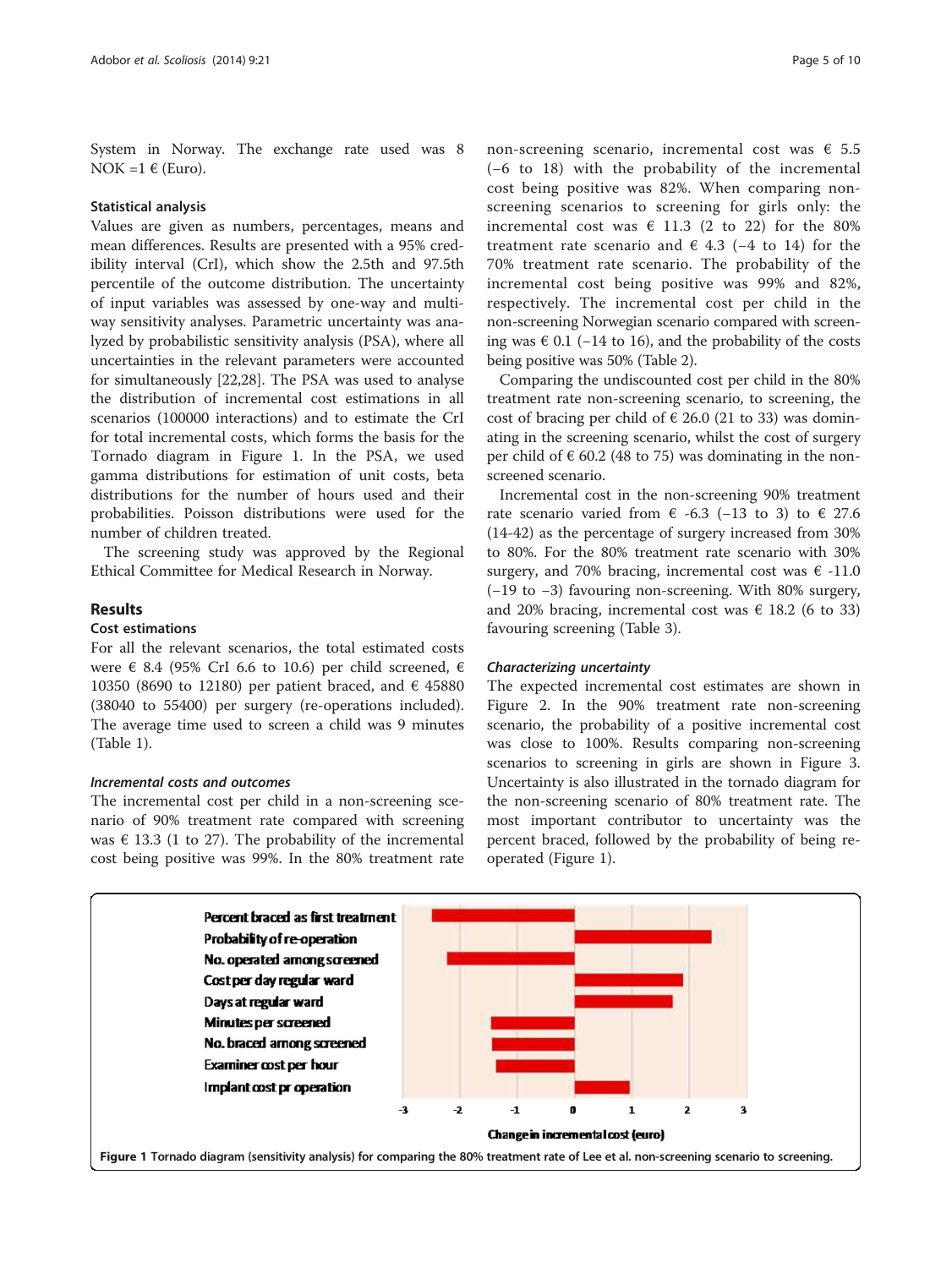|                                                                                            | Screening boys and girls |                                                       |                                    | Screening girls only           |                               |                                    |  |
|--------------------------------------------------------------------------------------------|--------------------------|-------------------------------------------------------|------------------------------------|--------------------------------|-------------------------------|------------------------------------|--|
|                                                                                            | Cost per<br>child        | Incremental cost<br>per child                         | Probability<br>incremental cost >0 | Cost per<br>child              | Incremental cost<br>per child | Probability<br>incremental cost >0 |  |
| Screening                                                                                  | 57.0 (49 to 66) -        |                                                       |                                    | 50.6 (44 to 58)                |                               |                                    |  |
| Non-screening Norway                                                                       |                          | 57.1 $(44 \text{ to } 73)$ 0.1 $(-14 \text{ to } 16)$ | 50%                                | 57.1 (44 to 73) 6.5 (6 to 21)  |                               | 84%                                |  |
| <b>Non-screening 90% treatment</b> 70.3 (59 to 84) 13.3 (1 to 27)<br>rate of Lee et al.    |                          |                                                       | 99%                                | 70.3 (59 to 85)                | 18.4 (8 to 30)                | >99%                               |  |
| <b>Non-screening 80% treatment</b> 62.5 (52 to 75) 5.5 (-6 to 18)<br>rate of Lee et al.    |                          |                                                       | 82%                                | 62.5 (52 to 75) 11.3 (2 to 22) |                               | 99%                                |  |
| <b>Non-screening 70% treatment</b> 54.7 (46 to 66) $-2.3$ (-13 to 9)<br>rate of Lee et al. |                          |                                                       | 33%                                | 54.7 (46 to 66) 4.3 (-4 to 14) |                               | 82%                                |  |

<span id="page-5-0"></span>Table 2 Cost (€) per alternative (screening boys and girls combined vs girls only) and incremental cost relative to screening in four non-screening scenarios with a 95% Credibility Interval (CrI)

The incremental cost was highest in the 90% treatment rate non-screening scenario with probability of being > 0 close to 100%. Incremental cost in non-screening Norway 2012 is close to the 70% treatment rate scenario. Incremental costs were higher in all non-screening scenarios when comparing screening of girls only than when comparing to screening of both boys and girls. The probabilities of incremental costs being >0 are also higher when comparing non-screening scenarios to screening of girls only than for both boys and girls combined.

## Discussion

Scoliosis screening programs are considered to be beneficial from a clinical point of view [[19](#page-9-0)], but are criticized for high costs due to high referral and treatment rates [[8,](#page-8-0)[11,13\]](#page-9-0). In the present study we used data from a large longitudinal screening study, and detailed costing of all activities in performing the analyses. Results suggest that screening is cost saving, unless both treatment rates and surgical rates are very low in comparative non-screening scenarios. In agreement with previously published studies reporting that discontinuation of screening has led to late detection and high rates of surgery [\[15](#page-9-0)-[17\]](#page-9-0), the model applied in the present study indicates that costs increase in non-screening scenarios with high rates of surgery and lower rates of bracing.

The effectiveness of a screening program thus depends on the costs involved and the number of cases detected early that result in bracing and less surgery compared to a non-screening setting. In a recent clinical trial, bracing reduced the number of children with curve progression to the threshold of surgery [\[5](#page-8-0)].

The results of the present study show that, screening has a large potential of cost saving if only girls are screened. Selective screening of girls is most cost saving because they constitute about 90% of those treated for scoliosis. In Table 2, we showed that there is a high probability of cost saving when only girls are screened compared to non-screening scenarios with treatment rates widely ranging from 70% to 100% of those of screening.

Table 3 shows that in the extreme non-screening scenario where treatment rates are approaching those of screening, screening both boys and girls was not cost saving. Likewise in the extreme non-screening scenario where treatment rates were very low approaching 60% of those treated in screening, non-screening becomes cost saving. However, these scenarios are the least likely to occur. In the non-screening scenarios where treatment levels are 90-100% of those in screening, patients are probably younger at detection, and likely to be recommended bracing according to guidelines and the results of the recent RCT study on bracing [\[5](#page-8-0)]. This implies that the ratio of bracing/surgery is likely to be >1 and bracing will be the dominating treatment option. On the contrary, when treatment levels in non-screening scenarios are in the 60% to 70% range of that of screening, patients are likely to be older and curves too large and not suitable for

Table 3 Incremental costs in non-screening scenarios compared with screening

|                                                  |      | Ratios of brace/surgery in non-screening scenarios |                                  |                                               |                                                                       |                                                                                                                |                     |
|--------------------------------------------------|------|----------------------------------------------------|----------------------------------|-----------------------------------------------|-----------------------------------------------------------------------|----------------------------------------------------------------------------------------------------------------|---------------------|
|                                                  |      | 20/80                                              | 30/70                            | 40/60                                         | 50/50                                                                 | 60/40                                                                                                          | 70/30               |
| Treatment rates in                               | 100% | <b>37.0</b> (22 to 55)                             |                                  | <b>29.7</b> (16 to 45) <b>22.4</b> (10 to 36) | <b>15.1</b> (4 to 27)                                                 | <b>7.8</b> $(-2 \text{ to } 18)$                                                                               | $-0.5$ ( $-8$ to 9) |
| non-screening scenarios<br>compared to screening | 90%  | 27.6 $(14 \text{ to } 44)$                         | <b>21.0</b> $(9 \text{ to } 35)$ | <b>14.5</b> (3 to 27)                         | 7.9 $(-2 \text{ to } 19)$                                             | 1.3 $(-8 \text{ to } 11)$                                                                                      | $-5.3$ (-13 to 3)   |
|                                                  | 80%  | <b>18.2</b> (6 to 33)                              | <b>12.4</b> $(1 to 25)$          | 6.5 $(-4 \text{ to } 18)$                     | <b>0.7</b> ( $-9$ to 11)                                              | $-5.2$ (-14 to 4)                                                                                              | $-11.0$ (-19 to -3) |
|                                                  | 70%  | <b>8.8</b> $(-3 \text{ to } 22)$                   |                                  |                                               | <b>3.7</b> (-7 to 15) - <b>1.4</b> (-11 to 9) - <b>6.5</b> (-15 to 3) | $-11.6$ (-20 to -3)                                                                                            | $-16.8$ (-24 to -9) |
|                                                  | 60%  |                                                    |                                  |                                               |                                                                       | - 0.6 (-11 to 11) - 5.0 (-15 to 5) - 9.3 (-18 to 0) - 13.7 (-22 to -5) - 18.0 (-26 to -10) - 22.5 (-30 to -15) |                     |

Mean 95% Crl are given for non-screening scenarios with treatment rates from 60% to 100% combined with different ratios of bracing to surgery from 20/80 to 70/30.

Non-screening is more expensive with higher treatment rates and higher surgical rates compared with screening. Non-screening is less expensive with lower treatment rates and higher bracing rates compared to screening.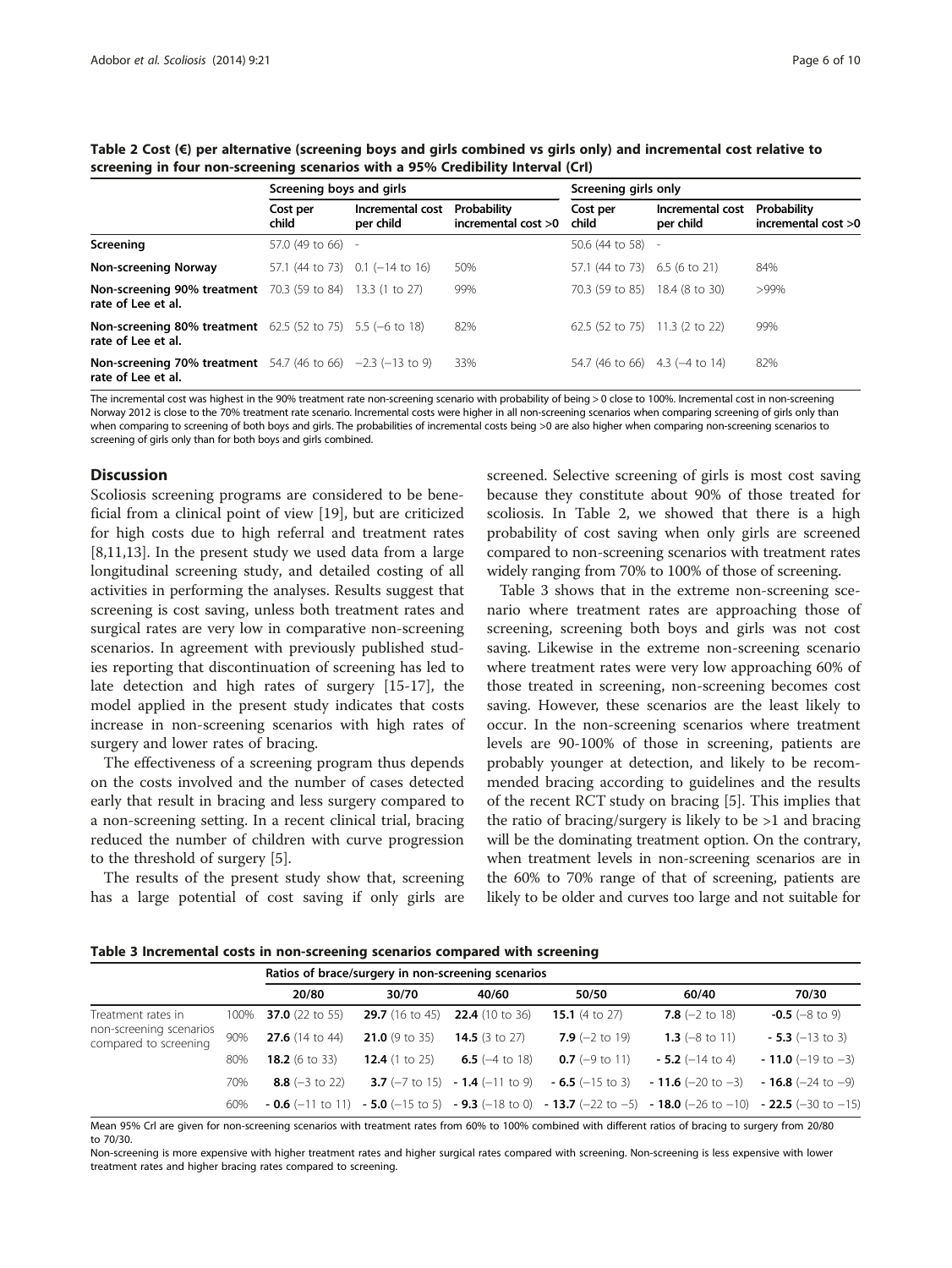<span id="page-6-0"></span>

bracing [\[15\]](#page-9-0), and surgery is most likely to be the dominating treatment option (i.e. ratio of brace to surgery likely to be  $\langle 1 \rangle$ .

In the Hong Kong study, about 15% of those detected by screening ended up having surgery compared to

about 60% in non-screening Norway. Obviously, screening is not cost saving if the number treated in non-screening approximates that with screening and the surgical rate is 15%. However, this scenario is very unlikely to occur and was therefore not included in our analyses.



by non-screening Norway (purple), the 80% treatment rate of Lee et. al non screening scenario (blue), and the 90% treatment rate of Lee et al. non-screening scenario (green) compared to screening girls only. The areas under the curves to the right of zero equals the probabilities of incremental costs >0 which are considerably higher when comparing non-screening scenarios to screening of girls only than when comparing non-screening scenarios to screening of both boys and girls (Figure 2).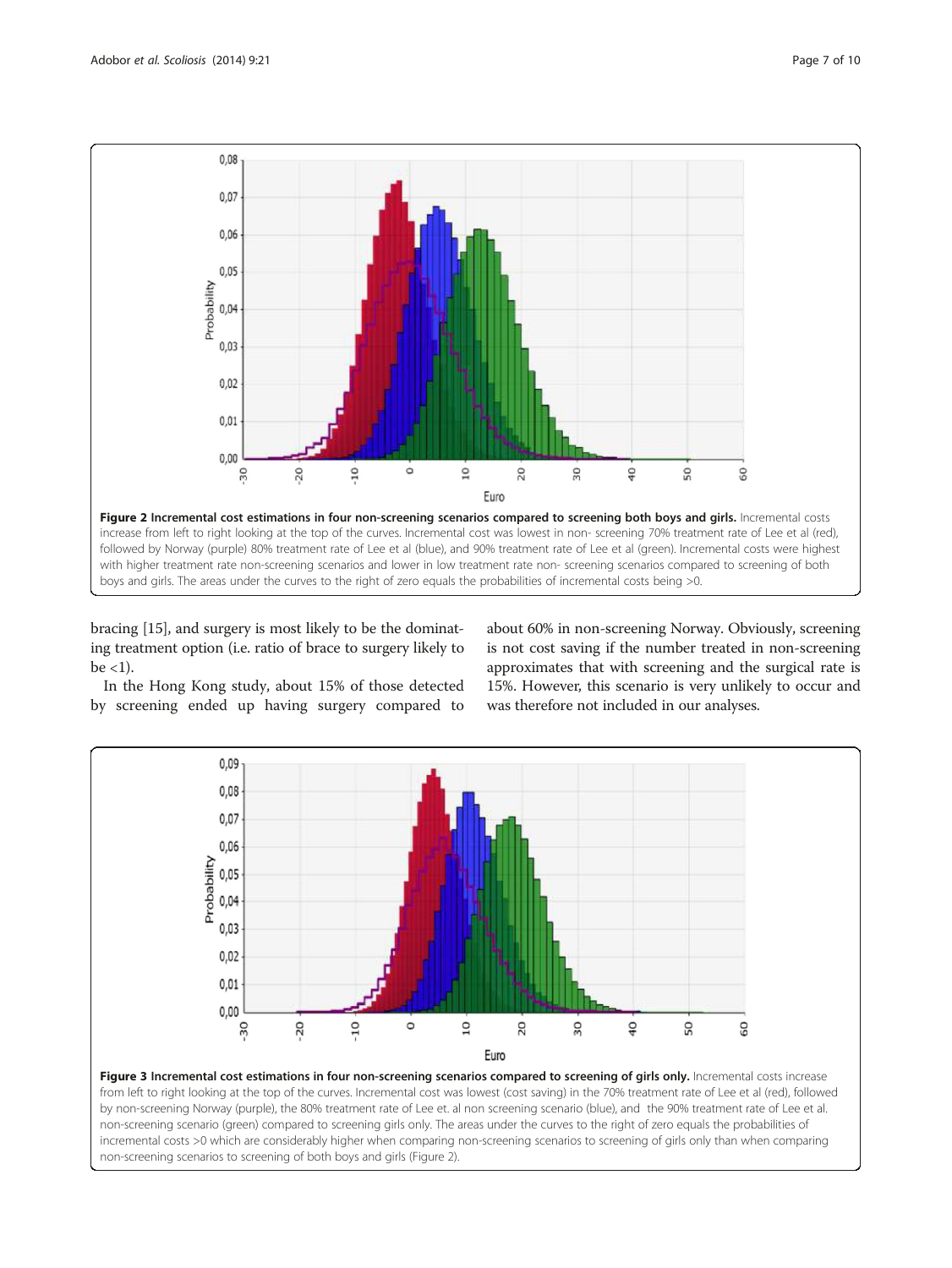An interesting finding according to Table [3](#page-5-0) is that screening both boys and girls tends to increase costs if the distribution of brace/surgery is 70/30 or 60/40 in a nonscreening scenario. This scenario is also unlikely to occur. According to a previous Norwegian study non-screening scenarios of 30/70 or 40/60 are more likely to occur [[15](#page-9-0)].

Our findings are in agreement with a review [\[29\]](#page-9-0) on cost effectiveness of screening that found screening to be cost effective in one study [[30\]](#page-9-0), and recommended screening only for high-risk groups such as girls at twelve years of age in order to reduce over-referrals and over-treatment. However, the most recent review was not able to conclude whether screening was cost effective or not [\[31\]](#page-9-0). None of the studies cited in these reviews, however, applied recommended health economic evaluation principles [[32](#page-9-0)].

Simulations in the present study suggest that the economic gain of screening increases when screening leads to higher rates of bracing and reduced rates of surgery. In a previous study, we reported higher rates of bracing and reduced surgical rates during a period of screening compared to a period without [\[15](#page-9-0)]. Similar findings have been reported from the Netherlands, Sweden and USA [[23,24,33\]](#page-9-0). Bracing has been shown to reduce progression of curves to the threshold of surgery. In the recently published RCT study on bracing, the success rate was >70% and about 90% in those with high compliance [\[5](#page-8-0)]. Similar results were observed at long-term in a large Norwegian cohort study [\[6](#page-8-0)]. The current evidence of efficacy of bracing in the short term and good results at long-term indicates that patients with AIS should be detected early to allow for bracing. In addition, bracing avoids the complications of surgery, keeps the spine mobile, and might have positive long term effects. These benefits should be considered when interpreting the results of the present study. There has however been a lack of enthusiasm for bracing in the past amongst care providers. This is presumably due to the absence of high level of evidence of efficacy on bracing, and concerns of negative psychological impact on the patients. The results from the recent RCT study [\[5\]](#page-8-0) on bracing do not however support this view.

With the assumptions made in the current study, screening of both boys and girls would neither have increased nor decreased costs compared to the treatment of AIS in Norway in 2012 where the estimated treatment rate was 73% compared to screening in Hong Kong, and 58% had surgery. However, selective screening of girls only would have been cost saving in Norway; as shown in Table [2](#page-5-0) above.

Studies in the past have reported varying costs of scoliosis screening, and costs of bringing cases detected on screening to treatment, depending on how costs are measured [[30,34-39](#page-9-0)]. The cost of screening in the current study is comparable to similar programs in Europe where

total costs were included [\[34-36\]](#page-9-0). The estimated cost was based on two screenings per child, and community nurses performed the screening in conjunction with a vaccine program. Transportation costs and salaries of health professionals would have increased if screening had been performed in a different and isolated setting and not by community nurses. The estimated costs of bracing and surgery are comparable to those reported in the literature [[40](#page-9-0)]. Many factors may influence the validity of our cost estimations. Treatment costs are likely to be underestimated in our study as bone grafts and intra-operative neuromonitoring were not used during surgeries, as compared with a study from the USA [[40\]](#page-9-0). Our study perspective was limited to costs related only to expenses in an orthopedic department. We did not include costs related to primary health care, paramedics and alternative costs in relation to referred patients. In addition, we did not systematically register costs of patients' out- ofpocket expenses like transportation in relation to adjuvant treatment for scoliosis. Though physical therapy and counseling are not routinely offered to AIS patients in Norway, it is estimated that 1/3 of the patients use physiotherapy whilst under brace treatment or postoperatively [[6,](#page-8-0)[41](#page-9-0)].

Several input parameters contribute to uncertainties in our analysis. The cost of regular wards in surgical treatment was difficult to estimate accurately despite considerable effort. AIS patients undergoing surgical treatment require increased nursing resources compared to caring for ordinary pediatric patients at the orthopedic ward. The main analyses may also underestimate the cost of surgery.

The probabilities of positive incremental costs varied widely in the current study. There was however higher certainty in the incremental cost estimates when comparing non-screening scenarios to screening of girls only, as opposed to boys and girls combined. More research is warranted in order to reduce the uncertainties in future health economic evaluations of scoliosis treatment.

## Limitations and strengths

Ideally, randomised studies or controlled prospective studies are needed to compare outcome in scoliosis treatment detected through screening or otherwise. However since the prevalence of scoliosis is low, it is difficult to include an adequate study sample even within a large country or internationally. Clinical trials including utility comparisons of bracing and surgery in both short and long terms are lacking. Utility scores may differ in shorter periods during treatment, for example by wearing a rigid brace, or postoperatively.

We assumed similar prevalence and natural history of AIS in Hong Kong and Norway in performing the analysis. Studies, however, show regional variations in the prevalence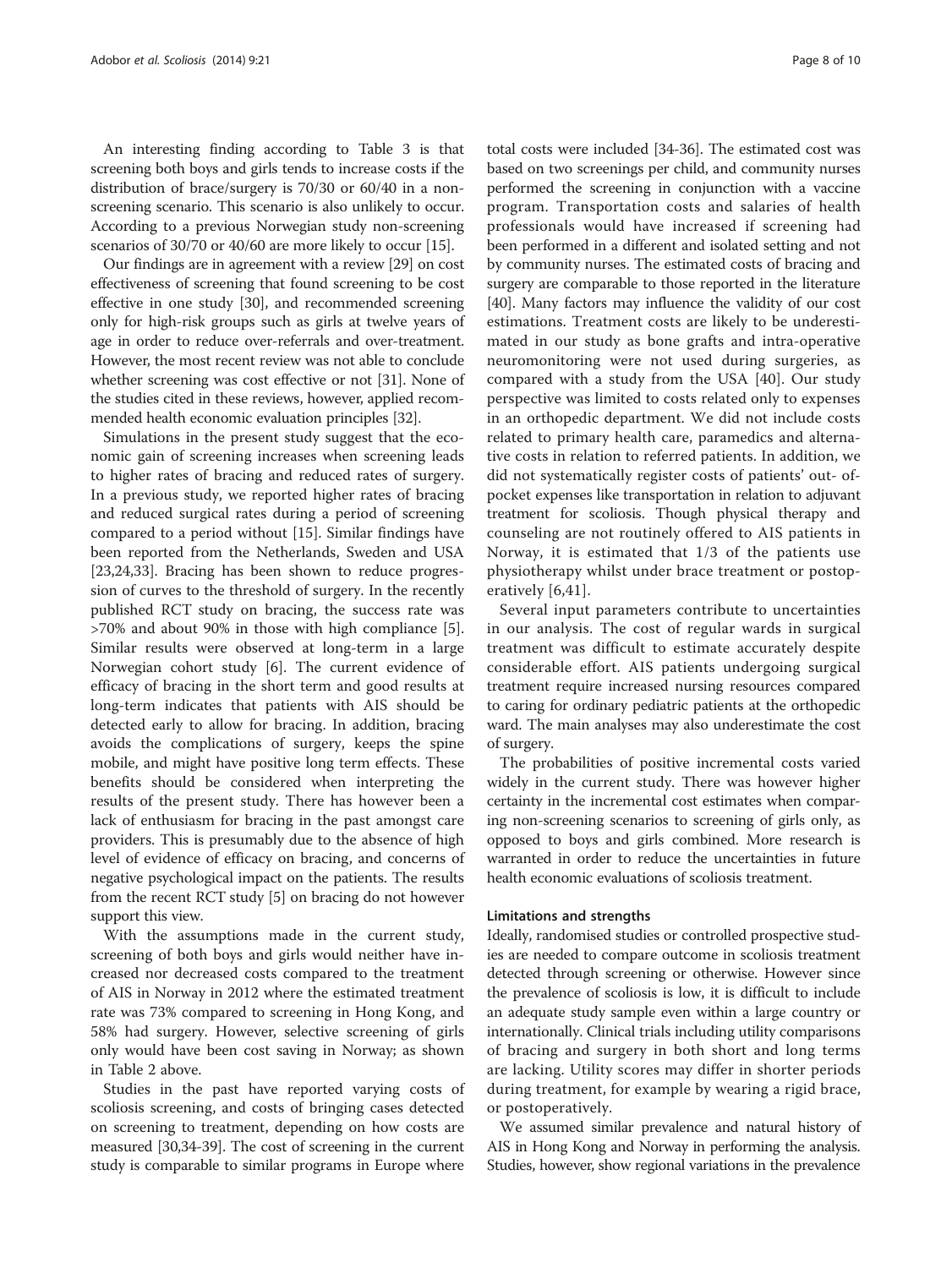<span id="page-8-0"></span>of AIS, like higher prevalence in girls, but not boys in higher latitudes than in lower latitudes [\[42\]](#page-9-0). However, those differences could be linked to environmental factors such as the difference in the onset of menses in different geographic locations [[43](#page-9-0)], and different cultures and not related to genetics. It is also likely that mechanisms of referral may be very different in the two settings, and in various countries, due to healthcare systems structures and barriers to access. The presentation of AIS has also been reported to be linked to socioeconomic status and race [\[44](#page-9-0)]. A recent study however found equal prevalence of AIS in 12- year old children in Malaysia and Norway [[20,45](#page-9-0)].

The main strength of the present work is the application of current recommended standards for reporting health economic evaluations in conducting the study [\[32\]](#page-9-0). This gives more transparency and complete reporting of methods and findings which will facilitate interpretation and comparison of similar studies. We also used data from the largest reported longitudinal study of screening cohorts [\[21\]](#page-9-0). Analyses were performed to assess the uncertainties. The percentage detected for bracing, costs of surgery, and re-operations were the major contributors to uncertainty. More accurate estimates of these factors could improve the reliability and applicability of future analyses.

## Generalisability

The model approach used in the current study could be employed worldwide with local cost estimate variations. Our results provide the missing economic evidence for health policy makers and healthcare providers to consider reintroduction of scoliosis screening.

In providing health services, policy makers are concerned about costs in view of limited healthcare resources, whereas patients and their families value the best treatment option available independent of costs. At present, there is a gap in the knowledge of the patient's preference in choosing treatment options. In a recently published trial, bracing was preferred to observation by patients and their families leading to the interruption of the trial and subsequently continued as a preference study [5].

## Conclusions

Early detection through screening leading to bracing and fewer surgeries may save costs. Selective screening of high-risk groups like girls should probably be preferred. Screening is not likely to increase costs unless both treatment and surgical rates are very low in comparable settings where screening is not performed.

## Consent

Written informed consent was obtained from all patients for the publication of this report and any accompanying images.

## Additional file

#### [Additional file 1:](http://www.scoliosisjournal.com/content/supplementary/s13013-014-0021-8-s1.pdf) The mathematical model.

#### Competing interests

None of the authors have received benefits for personal or professional use from a commercial party related directly or indirectly to the subject of this manuscript e.g., royalties, stocks, stock options, decision making positions.

#### Authors' contributions

RDA, PJ and JIB designed the study. RDA, HS, and JIB were involved in the collection of the data for the manuscript. PJ and SN collected data and performed the health economic analysis. PJ built and ran the simulation model for the study. RDA, PJ, HS, SN and JIB took part in the analysis and the interpretation of results, drafting and critical review of the manuscript. All authors have given final approval to the version to be published.

#### Acknowledgements

The authors wish to acknowledge spine surgeons Roger Sørensen and Rolf Riise for their support during the research work and preparation of the manuscript. We also wish to acknowledge Health Region Southern Norway, the public community nurses, physical therapists, and school children who took part in the screening program. Authors also acknowledge Kristine Bratholm, Christina Idsøe, and Arild Holme at the economic department at the Oslo University Hospital, Rikshospitalet for their contribution towards the preparation of the manuscript. Authors acknowledge immensely the contribution of public health nurse Silje Rimeslåtten in preparing the community nurses for the screening program, and collection of data for the manuscript.

#### Author details

<sup>1</sup>Section for Spine Surgery, Department of Orthopedic Surgery, Oslo University Hospital-Rikshospitalet, Pb 4950, Nydalen, N-0424 Oslo, Norway. <sup>2</sup>Oslo and Akershus University College of Applied Sciences, P. O Box 4, St. Olavs plass, N-0130 Oslo, Norway. <sup>3</sup>School of Economics and Business, Norwegian University of Life Sciences, P. O. Box 5003, N-1432 Ås, Norway. 4 Biomechanic lab, Department of Orthopedic Surgery, Oslo University Hospital-Rikshospitalet, Pb 4950, Nydalen, N-0424 Oslo, Norway. <sup>5</sup>Department of Physical Medicine and Rehabilitation, Oslo University Hospital and University of Oslo, Pb 4950, Nydalen, N-0424 Oslo, Norway.

#### Received: 19 August 2014 Accepted: 18 November 2014 Published online: 06 December 2014

#### References

- 1. Asher MA, Burton DC: Adolescent idiopathic scoliosis: natural history and long term treatment effects. Scoliosis 2006, 1:2.
- 2. Weinstein SL, Dolan LA, Cheng JC, Danielsson A, Morcuende JA: Adolescent idiopathic scoliosis. Lancet 2008, 371:1527–1537.
- 3. Parent S, Newton PO, Wenger DR: Adolescent idiopathic scoliosis: etiology, anatomy, natural history, and bracing. Instr Course Lect 2005, 54:529–536.
- 4. Weinstein SL, Dolan LA, Spratt KF, Peterson KK, Spoonamore MJ, Ponseti IV: Health and function of patients with untreated idiopathic scoliosis - A 50-year natural history study. Jama-J Am Med Assoc 2003, 289:559–567.
- 5. Weinstein SL, Dolan LA, Wright JG, Dobbs MB: Effects of bracing in adolescents with idiopathic scoliosis. N Engl J Med 2013, 369:1512–1521.
- 6. Lange JE, Steen H, Brox JI: Long-term results after Boston brace treatment in adolescent idiopathic scoliosis. Scoliosis 2009, 4:17.
- 7. Karachalios T, Sofianos J, Roidis N, Sapkas G, Korres D, Nikolopoulos K: Ten-year follow-up evaluation of a school screening program for scoliosis. Is the forward-bending test an accurate diagnostic criterion for the screening of scoliosis? Spine 1999, 24:2318–2324.
- 8. Yawn B, Yawn RA: Efficacy of school scoliosis screening. Orthopedics 2001, 24:317.
- 9. Leaver JM, Alvik A, Warren MD: Prescriptive screening for adolescent idiopathic scoliosis: a review of the evidence. Int J Epidemiol 1982, 11:101–111.
- 10. Karachalios T, Roidis N, Papagelopoulos PJ, Karachalios GG: The efficacy of school screening for scoliosis. Orthopedics 2000, 23:386–391.